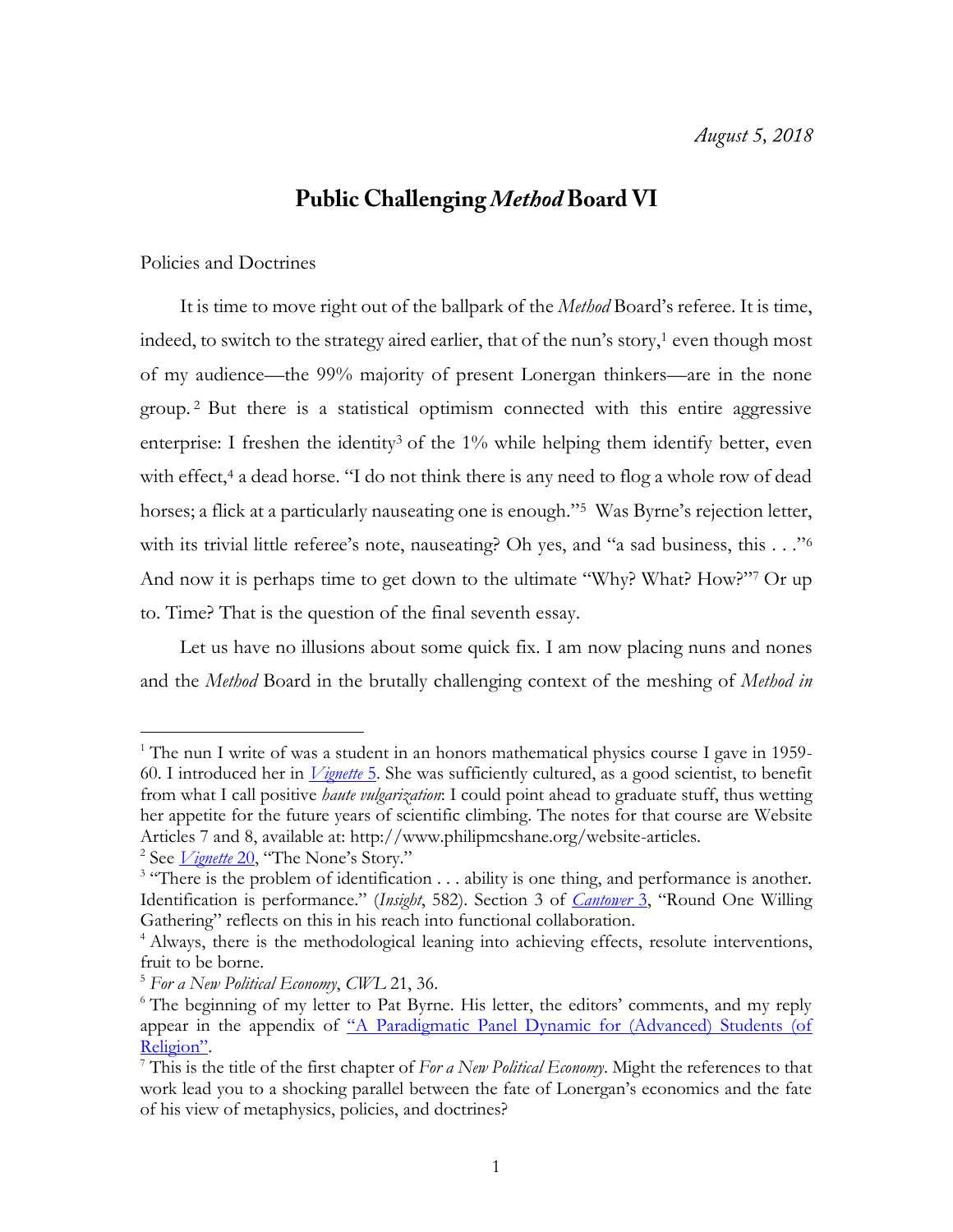*Theology*'s "Doctrines" and Policies with *Insight*'s policies of Metaphysics' paradigm leap in method. The meshing occurs in chapter 14 of *The Allure of the Compelling Genius of History*, "Doctrines and the Method of Metaphysics," which also weaves in the challenge of chapter 14 of *Phenomenology and Logic*.

Before I go on, I must share with you a glimpse of my initial daft aspiration here. My notion was to move on from the 14th chapter, indeed from Lonergan's suggestion about adequate diagrams with which it concludes, to a diagramming—within the context of the general diagram of collaborative communication that follows here—of the full control of meaning of refereeing, referencing, and referring, which blossoms out of *Lonergan's 1833 Overture* into the full range of Cij and C<sup>9</sup> broadly indicated in the diagram. Thus, I would have left you to add in the context of chapter 14, which possibly you, and most likely *Method*'s referee, would just not do. So my creative effort would be like, say, presenting you with the operational brilliance of Feynman's famous diagrams, in your ignorance of quantum electrodynamics.<sup>8</sup> It finally seemed best to simply present you and the board with the challenge of reading—oh my: reading!! the 14th chapter of *The Allure of the Compelling Genius of History*. The center of that challenge is the shock of being pushed to vaguely imagine the huge gap between doctrines as meant by the sixth specialty and doctrines as meant commonly. The center is, of course, the core of my difficulty with the *Method* Board members, which I suspect were and are quite removed from self-luminosity regarding doctrines of refereeing that topple forward from adequate foundations such as those symbolized by my Crest, **{M (W3) θΦT} 4** . That suspicion, of course, leans on the vague descriptive pointers given at

<sup>&</sup>lt;sup>8</sup> No point in my referencing physics stuff here, but there is a major point in appealing to you to pause seriously over this issue of diagramming (*CWL* 7, 151) and its relation to my regular referencing of *Insight* 766, "theology possesses." The effective possession by the Queen (*Phenomenology and Logic*, *CWL* 18, 126–7, 130: with context 306–7) requires a future computerbacked supra diagramming that reaches for a full isomorphism with all psychosocial theoretic structurings and their situational referents. This is way, way beyond present philosophy and theology; furthermore, it is a task that spreads round the full communications species of a global control of meaning. Start by some loose staring at the diagram I add below on the bottom of page 3, from *Allure* page 188, originally cooked up for *[Process: Introducing Themselves](http://www.philipmcshane.org/wp-content/themes/philip/online_publications/books/process.pdf)  [to Young \(Christian\) Minders](http://www.philipmcshane.org/wp-content/themes/philip/online_publications/books/process.pdf)* (1989–90) chapter 4. *Process* is an introductory book that is available at: http://www.philipmcshane.org/website-books.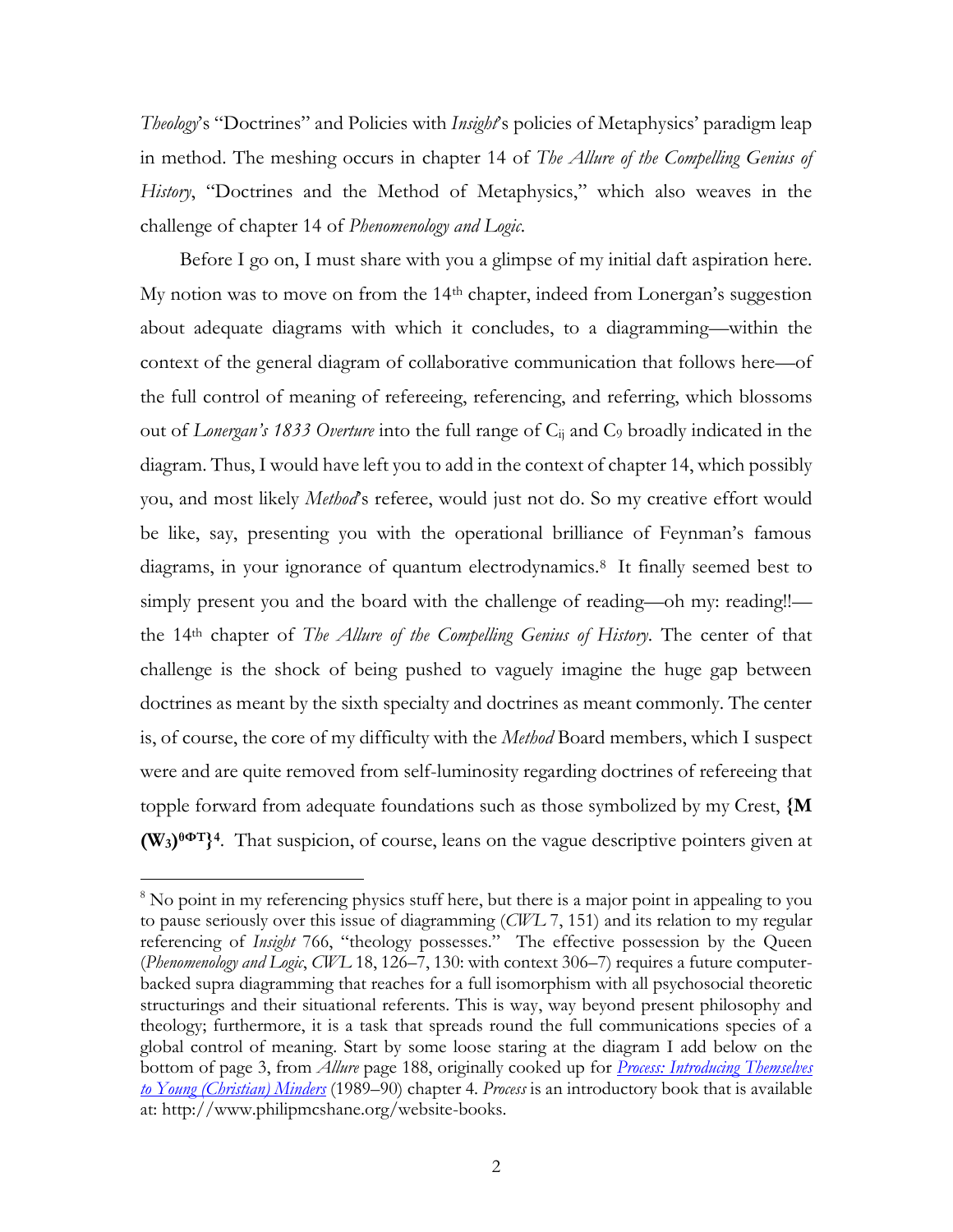the end of previous essay. (Prove me wrong lads! Join us in the three objectifications of *Lonergan's 1833 Overture*.)

Off you go, then, if you dare, into the climb of the 14<sup>th</sup> chapter of *Allure*.<sup>9</sup> Might that daring lift you into the rest of the book, and carry you into my answer to Lonergan's final central puzzle of *Insight*, about the genetic dynamics of the mystical body?<sup>10</sup> I doubt it, as a present possibility. There just is not enough of the scientific spirit in the present community of Lonergan scholars: and that is a blunt and embarrassing doctrine of mine, blossoming out of my third objectification of *Lonergan's 1833 Overture* into a foundational flow to the sixth specialty, which "will not be mentioned in polite company."



 $9$  Obviously, the notes here are numbered differently from the book. Then there is the oddity of my using for scripture quotations a New Testament in Scottish English (Larimer). And there is the strange pointing to a new Han dynasty, the first being at the time of Jesus' life (206 BCE – 220 CE): the Step Han dynasty is associated with the two Stephens: him of Joyce, and the Lesbian Stephen of Radcliff Hall's *The Well of Loneliness*.

<sup>&</sup>lt;sup>10</sup> Lonergan poses the question in *Insight* pages 763–4. My answer, and a fundamental answer to the meaning of *Comparison* on *Method* 250, is enlarged on in *The Road to Religious Reality*, (Axial Publishing, 2012). No respectable scientific community would stay silent, as Lonerganism does, in the face of such a grounded central discovery.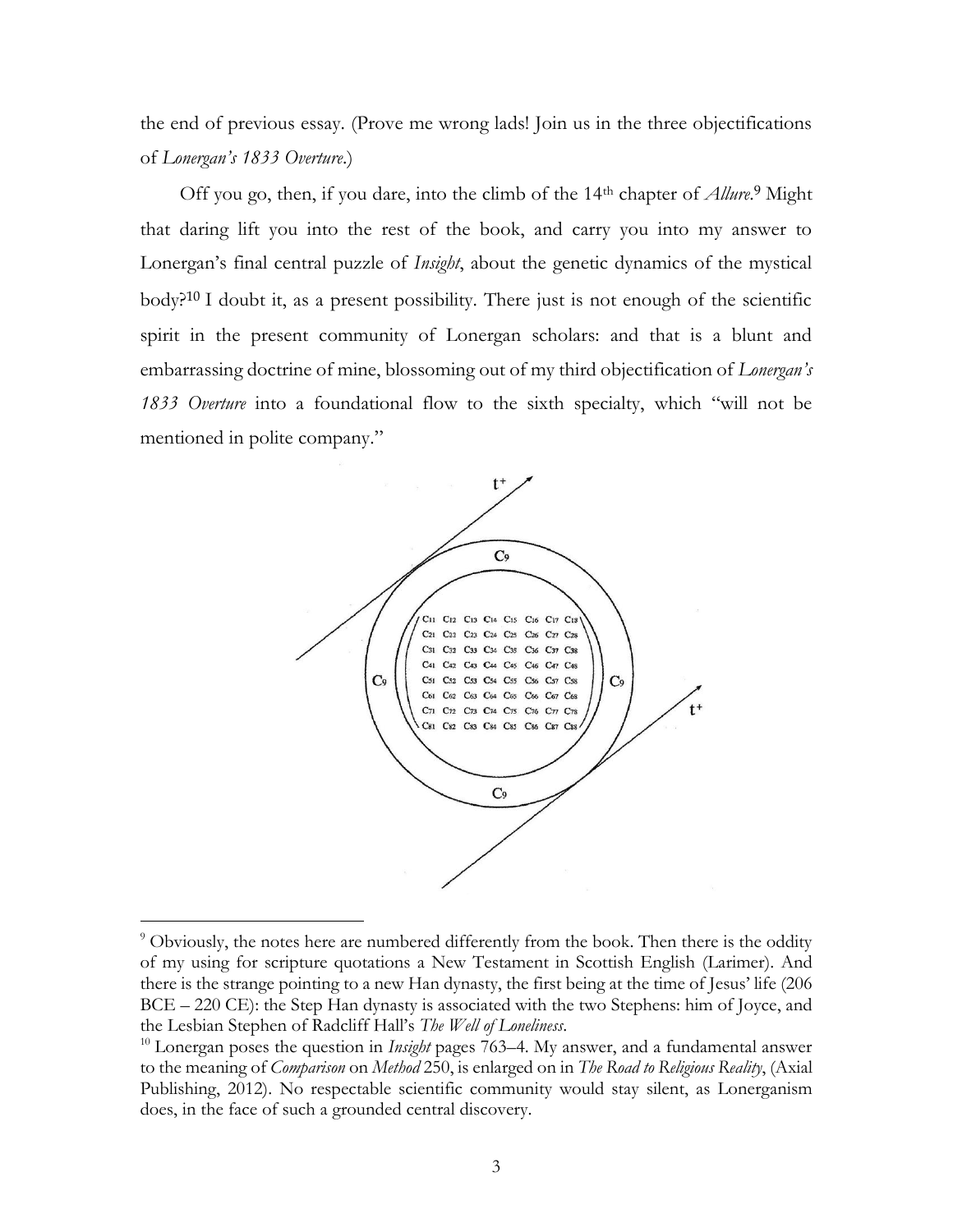## **CHAPTER 14 OF** *THE ALLURE OF THE COMPELLING GENIUS OF HISTORY* **DOCTRINES AND THE METHOD OF METAPHYSICS**

"Insofar as there is to be a resolute and effective intervention in this historical process, one has to postulate that the existential gap must be closed."<sup>11</sup>

There you have it from Lonergan at his last best speaking adventure: <sup>12</sup> the postulate, the doctrine, that dominates my little rambling book. The ramble here is around three chapter 14s in the context of Lonergan's chapter in *Method in Theology*, "Doctrines." The first chapter 14, from *Insight*, is already mentioned in the title. The second chapter fourteen is the chapter in *Phenomenology and Logic* from which I quoted at footnote 1, "Horizon, History, Philosophy." The third chapter 14 is that of *The Incarnate Word*, on the liberty of Jesus.<sup>13</sup> Again, in my weaving of these three chapters together and your challenge to read them in an intertwining fashion, you get once more a nudge about the far larger work mentioned in the Epilogue of *Insight*. But you have to be luminous to yourself about your commitment to weaving chapters, years, a life that "wills the order of the universe, and so it wills with that order's dynamic joy and zeal."<sup>14</sup> You would have, indeed, to be, to yourself, a vague little infant Jungian image of the speaking Lonergan to intussuscept him as he launched into that final lecture of his two weeks, on Friday 19th of July 1957. "We have been asking,"<sup>15</sup> he begins, and he moves into summary noising of the concrete flow of consciousness paused over by these very serious existentialists, but eventually climbing beyond his plea, his doctrine, of effective intervention expressed in my first quotation above, to point his audience to the normative basis of what concerned us in my previous chapter here. His key pointing becomes an urging towards the ontic authenticity that would move you and

<sup>11</sup> *Phenomenology and Logic*, *CWL* 18, 306.

<sup>&</sup>lt;sup>12</sup> These two weeks were, I would say, a great high for Lonergan, starting with his reading of Ladrière's big book before his beginning of the Logic lectures. (See the top of page xxi of *CWL* 18). Summer performances of later years were more under the pressure of *haute vulgarization*.

<sup>13</sup> *The Incarnate Word*, *CWL 8*, ed. Robert Doran and Jeremy Wilkins, trans. Charles Hefling, Jr. (Toronto: University of Toronto Press, 2016).

<sup>14</sup> *Insight*, 722: the final words.

<sup>15</sup> *Phenomenology and Logic*, *CWL* 18, 298.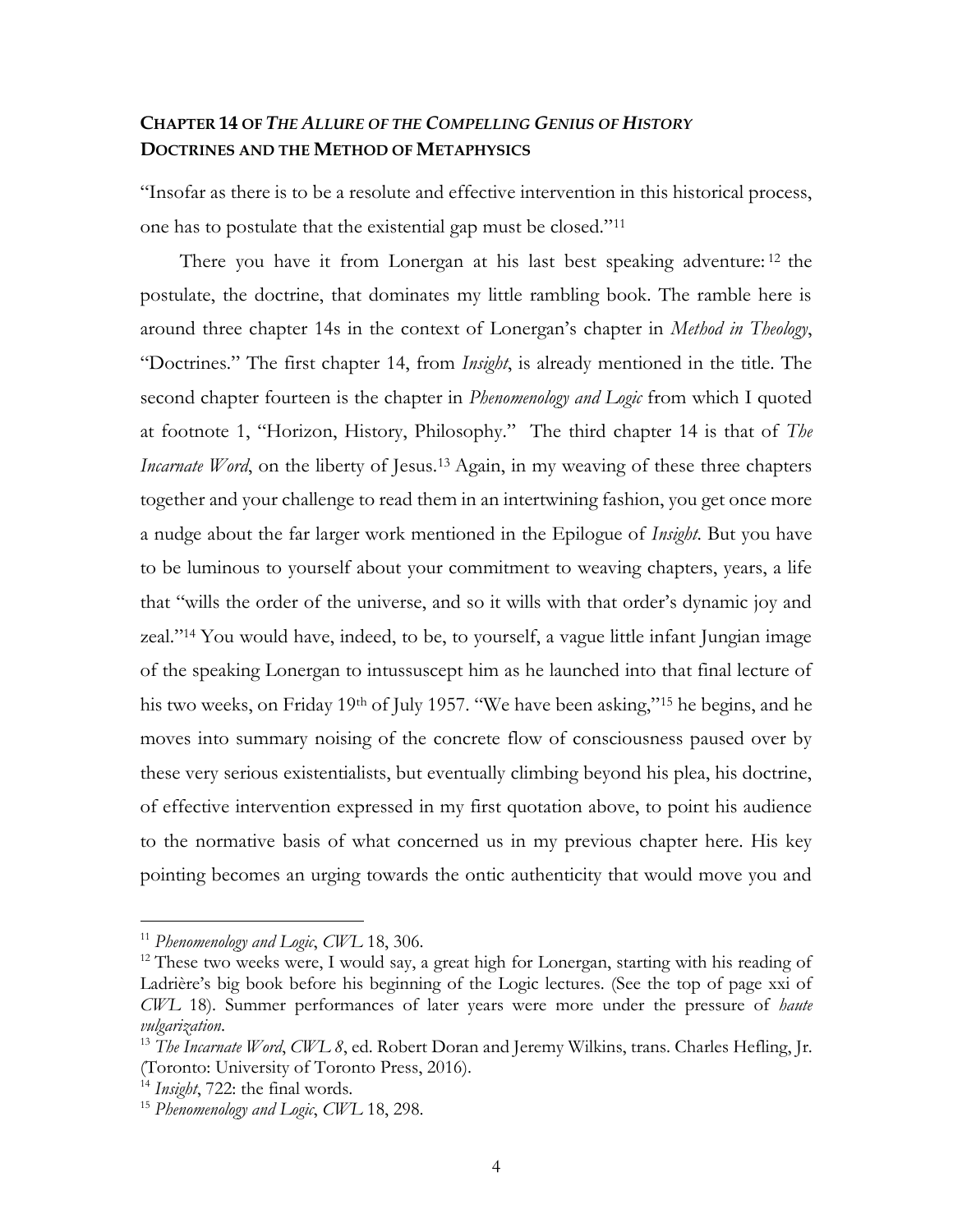me "from an analysis of the subject as subject to the fundamental categories of a metaphysics."<sup>16</sup>

Almost two decades later, he would pose that issue of authenticity in the deeply dreadful concreteness of his refined methodological strategy of generalized empirical method, a strategy worth quoting here, once more, for your fresh and startled reading, subject as stumbling subject. The refinement is a refinement of his *Insight* statement of twenty years earlier, but, I would note, not of the strategy of his so-solitary typing and thinking climb through the book. He lived that book in the world of the later description of his method.

Generalized empirical method operates on a combination of both the data of sense and the data of consciousness: it does not treat of objects without taking into account the corresponding operations of the subject; it does not treat of the subject's operations without taking into account the corresponding objects.<sup>17</sup>

Might you and I sense and shudder and smile at our own sloppiness as we read and reread that challenge? This is no happy vague existential talk of being oneself or being concerned or being in love with Jesus. "Dour doctrine, that: wha can listen til it?"<sup>18</sup> This, indeed, is a matter, a splatter, of our failed reading of a moment ago, our slip-slide below the bar set by Marcel's norming of the thinker as "he lives in a continual state of creativity, and the whole of his thought is always being called in question from one minute to the next."<sup>19</sup> The sacrament of the present minute, indeed!<sup>20</sup>

But there is a gentler perspective to be had, indeed the perspective of divine patience, when one thinks of the sacrament of the present millennium. The core loneliness of each and all of us inkles along in creativity, and its tadpole swimming in

<sup>16</sup> *Ibid.,* 18, 317.

<sup>17</sup> Lonergan, *A Third Collection*, edited by F. E. Crowe (Mahwah, NJ: Paulist Press, 1985), 141.

<sup>18</sup> *John* 6:60 (*Lorimer*, 171). Are you beginning, in your searching fresh reading, to sense the absence in your reading and indeed in my writing, the distance to a reality of the COPON principle in a community of global care?

<sup>19</sup> *Being and Having: An Existentialist Diary* (London: Collins, The Fontana Library, 1965), 181.

<sup>&</sup>lt;sup>20</sup> Within the fuller view we aim at there is to be a massive sublation of the view of Pierre de Caussade.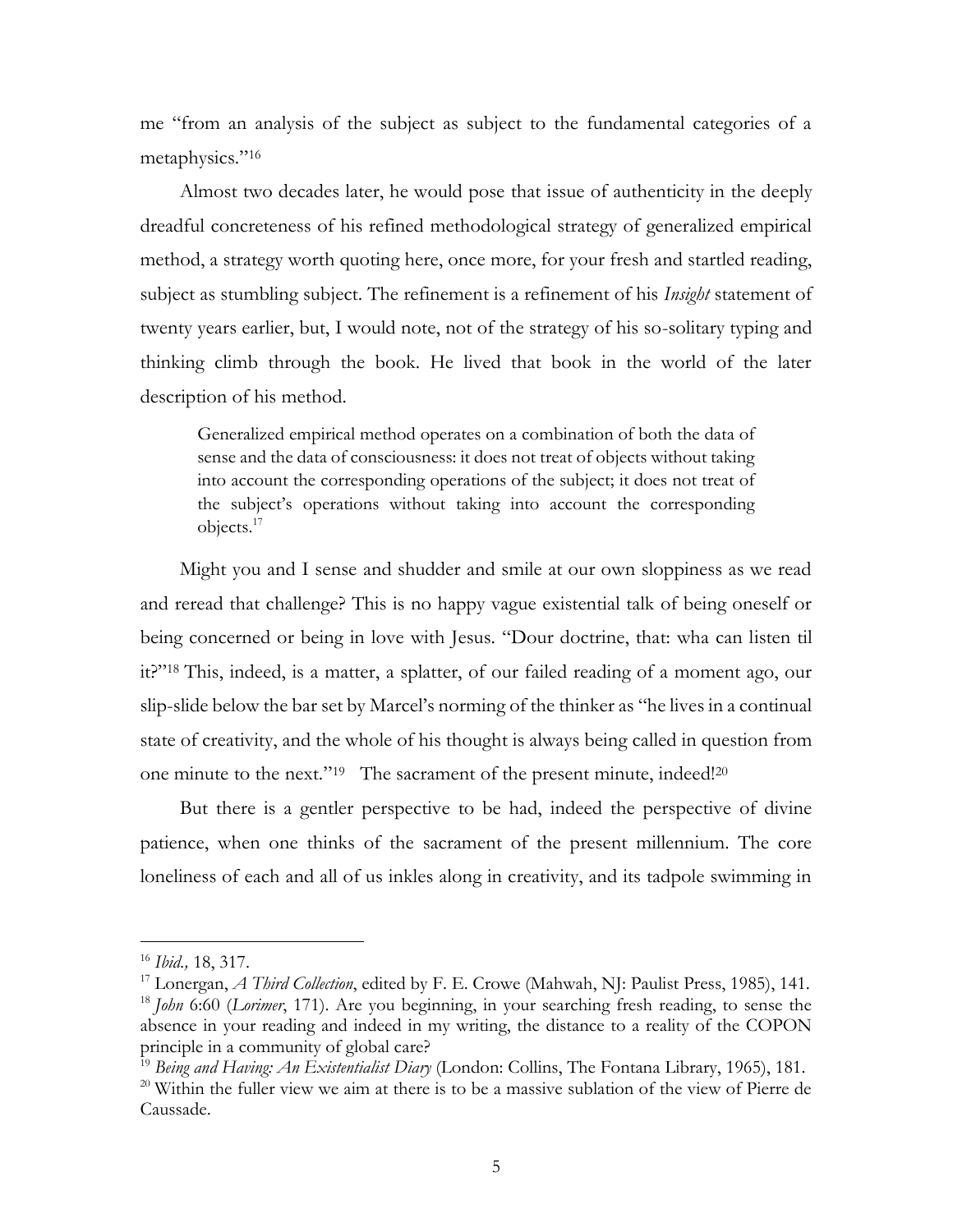the historical process can be sniffed a little in a flickering odor of genesis. The difficult topic of genetic growth has been split in my little book between the two chapters 10 and 15 dealing, respectively, with interpretation and system. But here a little genetic sniff is to be had from lining up our three chapters of interest in sequence: the earlier *Insight* chapter, the chapter lectured in the publication year of *Insight*, the last chapter from the later 1960s. We sniff round them now in a questioning about doctrines, and in particular in a sharing of the methodological question, "What is science?" We sniff around them as Lonergan struggled with that question. The chapter of our interest in *Insight* homes in on the task of a doctrinal presentation, but within the horizon of Lonergan in the later effort it clearly falls short. A meta-horizon is defined, but not the meta-field, and within that definition Lonergan can conclude to doctrinal nudges about "Scientific Method and Philosophy." But how is the shortfalling detected here by us? This is the sniff I wish to share.

Let us pass over, for the minute, Lonergan's efforts of 1957, and go to his leap in 1965 of answering more adequately the question, "What is science?" I need not go back now to my various nudgings, and Lonergan's, regarding that difficult and amazing leap. What is important is to notice, pause, paws,<sup>21</sup> in your now here—nowhere—the full lift of genetic thinking about the question that occurs in consequence of that leap.

Perhaps the neatest way of getting a  $(grip)<sup>3</sup>$  on this new questing is to go with the image already suggested, the image of the tadpole swimming in a curious non-breast stroke.<sup>22</sup> Think of us, in fantasy, of being trapped, with no knowledge of the frog, in a genetic study—from single cell to tadpole—of tadpole motions. We assume a decent genetic heuristic, but even with that we have no suspicion of the upcoming frog. The discovery of the frog, with its curious breast-stroke strategy, when ingested sufficiently by us, gives us a quite new, discontinuous, outlook—inlook—on the moves from single

 $21$  A nudge towards the view hinted at in note 10: "He's got the whole thing right in his intellectual paws, so to speak." *Phenomenology and Logic*, *CWL* 18, 357.

<sup>&</sup>lt;sup>22</sup> Again, a nudging, partly symbolized in its newness, to my usual  $( )$ <sup>3</sup> symbol, but requiring a fresh symbolic symbolism of luminosity, indeed of generational shared gap-symbolism in self and in togetherness, that belongs in the world of HOW language, one that I have dodged in this book.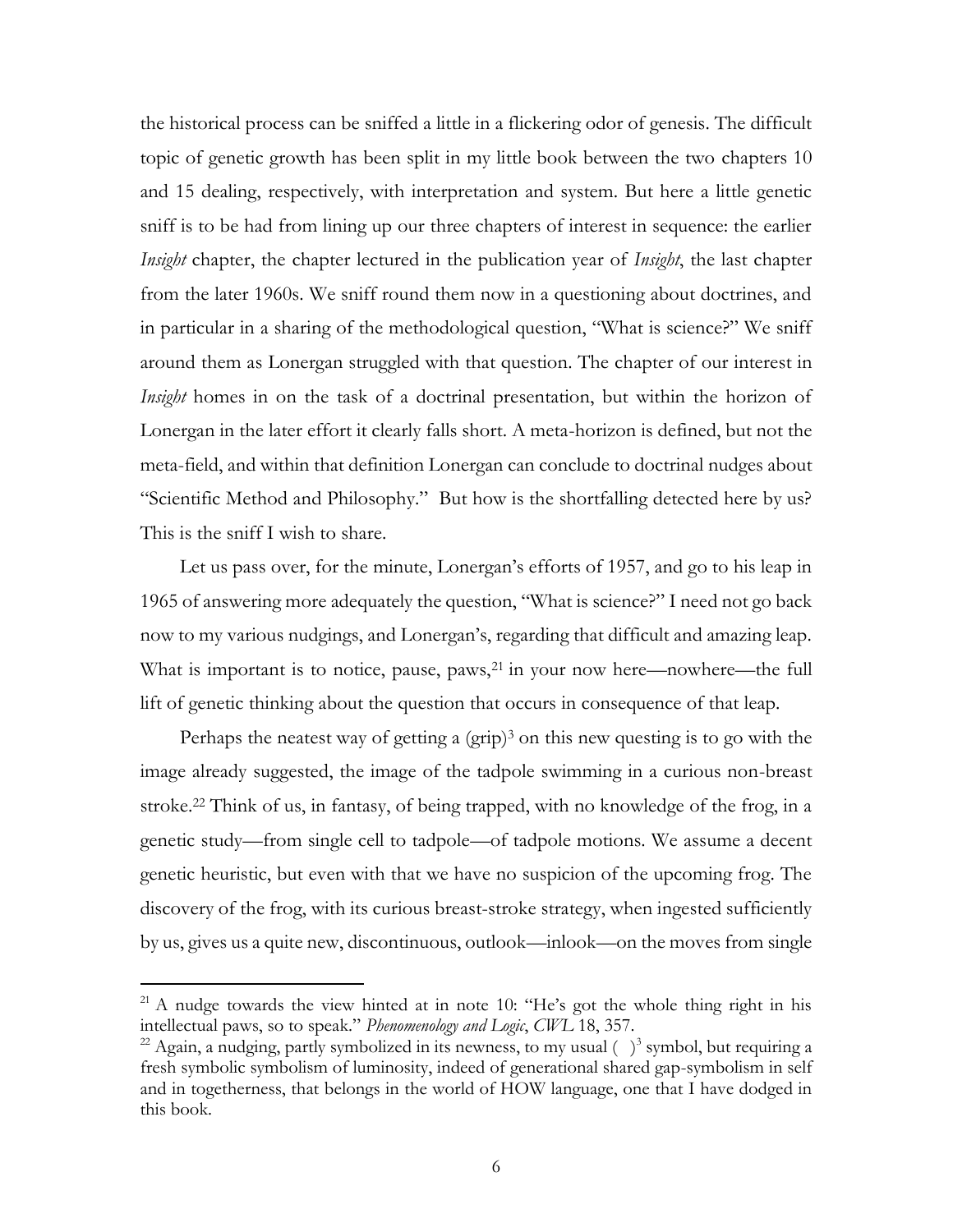cell to tadpole. We see and mind-seize the tadpole's genesis quite differently. Our horizon on the tadpole has shifted to a horizon on the frog. But is that shift a shift of the horizon to the self-luminous field? One can sniff out the mood, ethos, of the writing of *Insight*, sense that it is haunted by such a question, and find that the two weeks of lecturing in the year of its publication carry that haunting to a new depth.

Shortly after that statement of my initial quotation above we find Lonergan talking of the need for

people in whom the horizon is coincident with the field. If they are not, then all they possibly can do is increase the confusion and accelerate the doom. That is one side of the picture. On the other hand ... there are those who (we have reason to believe) have a philosophy in which the horizon and field are coincident ... they are the ones who should be making whatever effort in this direction is to be made. If those that live within a narrow horizon are all 'ahoy' for changing the historical process while those whose horizon is coincident with the field retire into an ivory tower and exert no influence upon society at large, then we are in the situation where the people who can do the most harm are doing it and the people who could do the most good are not.<sup>23</sup>

This is a dense intense doctrinal reach meshed with inner conflict. Yes, I have reason to believe, but then how could I envisage such adequacy as retiring into an ivory tower? "The analysis of the subject as subject I conceive as breakthrough"<sup>24</sup> but somehow I am not "*there.*" <sup>25</sup> *There* requires another Queen that is not constitutional, another tower that is not ivory but able, *there*. <sup>26</sup> Eight years later Lonergan finds the frog.

I come to my main point. The frog being found changes the entire genetic perspective, and it does so initially in doctrinal corrections. Back to my earlier illustration through the question, "What is science?" Aristotle's answer became a standard answer, and indeed remains so into this 21st century, in spite of Lonergan's

<sup>23</sup> *Phenomenology and Logic*, *CWL* 18, 306–07.

<sup>24</sup> *Ibid*., 363.

<sup>25</sup> *Ibid*., 316.

<sup>&</sup>lt;sup>26</sup> On the problem of the queening of the new science see *ibid*., 126–27, 130. It relates to that new core standard model component that I would like to promote as the X Mansion, a psychic operator and integrator of The Tower of Able.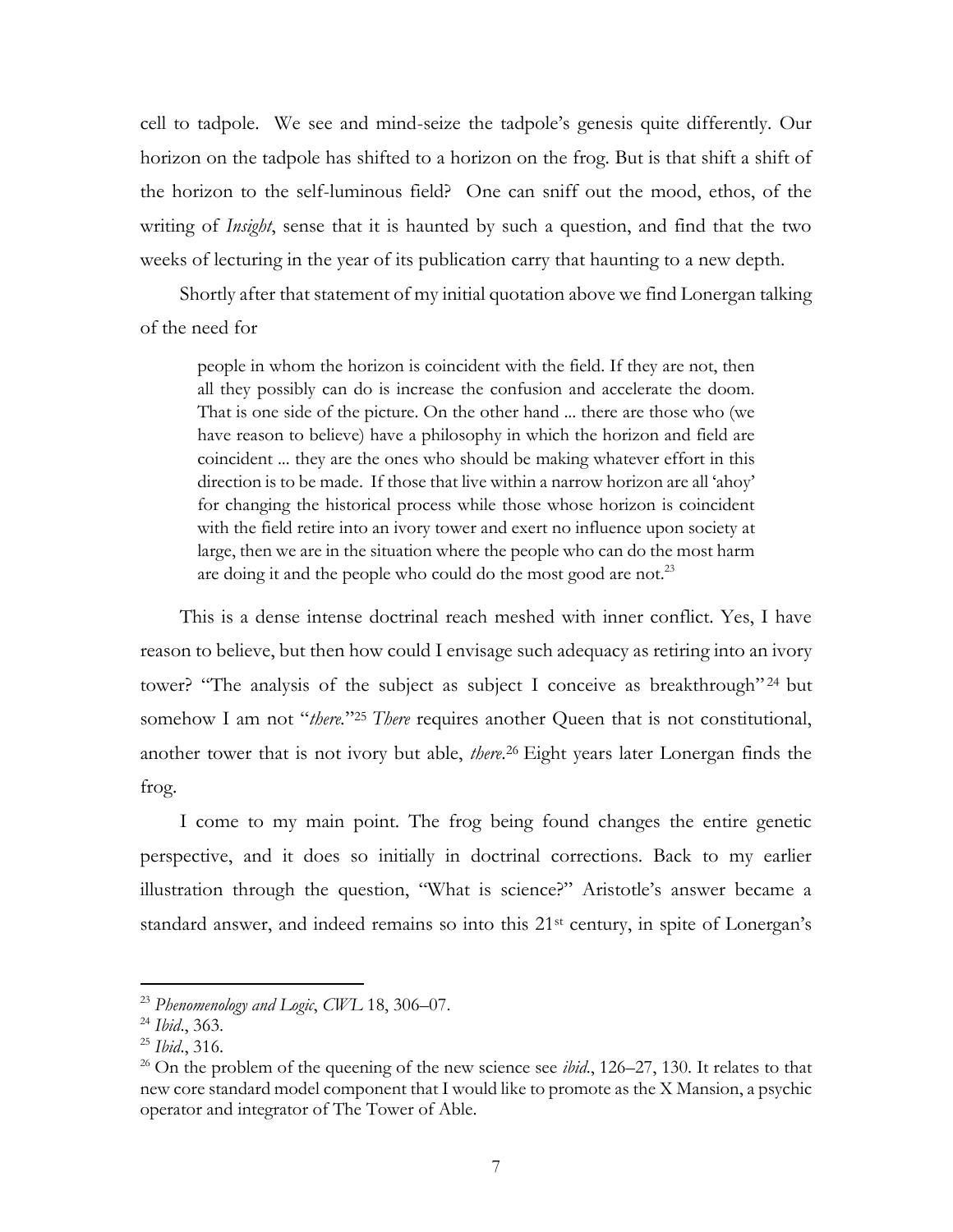discovery. But, like finding the tadpole is really a frog in the making, within the new view—another horizon, or a glimpse of the field?—Aristotle is found to be not a decent tadpole: it was never *there*. I am skimming along here suggestively, and I bring my skimming to a fine doctrinal point now in asking whether Lonergan's 14th chapter of *Insight* is a decent tadpole?

To that question we return randomly later, but I find myself on a roll with regard to this business of shifting to a horizon close to *being there*, fully within the historical process as an effectively controlling luminosity, self-luminosity. "The intelligibility proper to developing doctrines is the intelligibility immanent in historical process,"27 but, in the seeding of this sixth specialty, has our suspicion of the inadequacy of prior perspectives on "developing doctrines" blossomed into recognizing the frog in the tadpole?

We are hovering over sections 8, 9, and 10, of Lonergan's chapter on doctrines, but to keep our puzzling on track I take the simpler tack of adding to the two previous questions, "What is science?" and "What is a tadpole?", a question that was a focus of our attention in chapter 9: "What—or Who—is Jesus?"<sup>28</sup> To that question there is offered the doctrinal answer of this book's title: *The Allure of the Compelling Genius of History Teaching Young Humans Humanity and Hope,* where I have now omitted the colon between title and subtitle. The question that I would stir into the *there*<sup>29</sup> of your present horizon is, does the fresh genetic grip on the historical process that this title

<sup>27</sup> *Method in Theology*, 319.

 $^{28}$  See page 108 above: the emphasis is on research beginnings.

<sup>29</sup> The full heuristic meaning of *there* and *being there* is a topic for our sixteenth chapter where the focus is on the heuristic required to deal with all situations. See *Method in Theology*, 358, for the relevant five occurrences of the word *situation*. In *Phenomenology and Logic*, chapter 14, situation becomes a topic: see 303, 307, 309. Consider now, however, lightly, the manner in which the discussion of chapter 16 of the layer of eight situation-rooms for any situation is neatly expressed in the following single sentence of Lonergan. "The general picture is one of the situation influencing man's thoughts about man and leading to a successive transformation of the situation." *Phenomenology and Logic*, *CWL* 18, 303. The issue, the doctrinal issue, is the meaning of "leading to." It echoes the issue raised in chapter 9, where does an interpretation of the gospels go: the same issue raised above regarding the question, "Who is Jesus?" But now you might muse over that question in particular situations such as those pointed to in note 37 of chapter 3 or note 19 of chapter 16.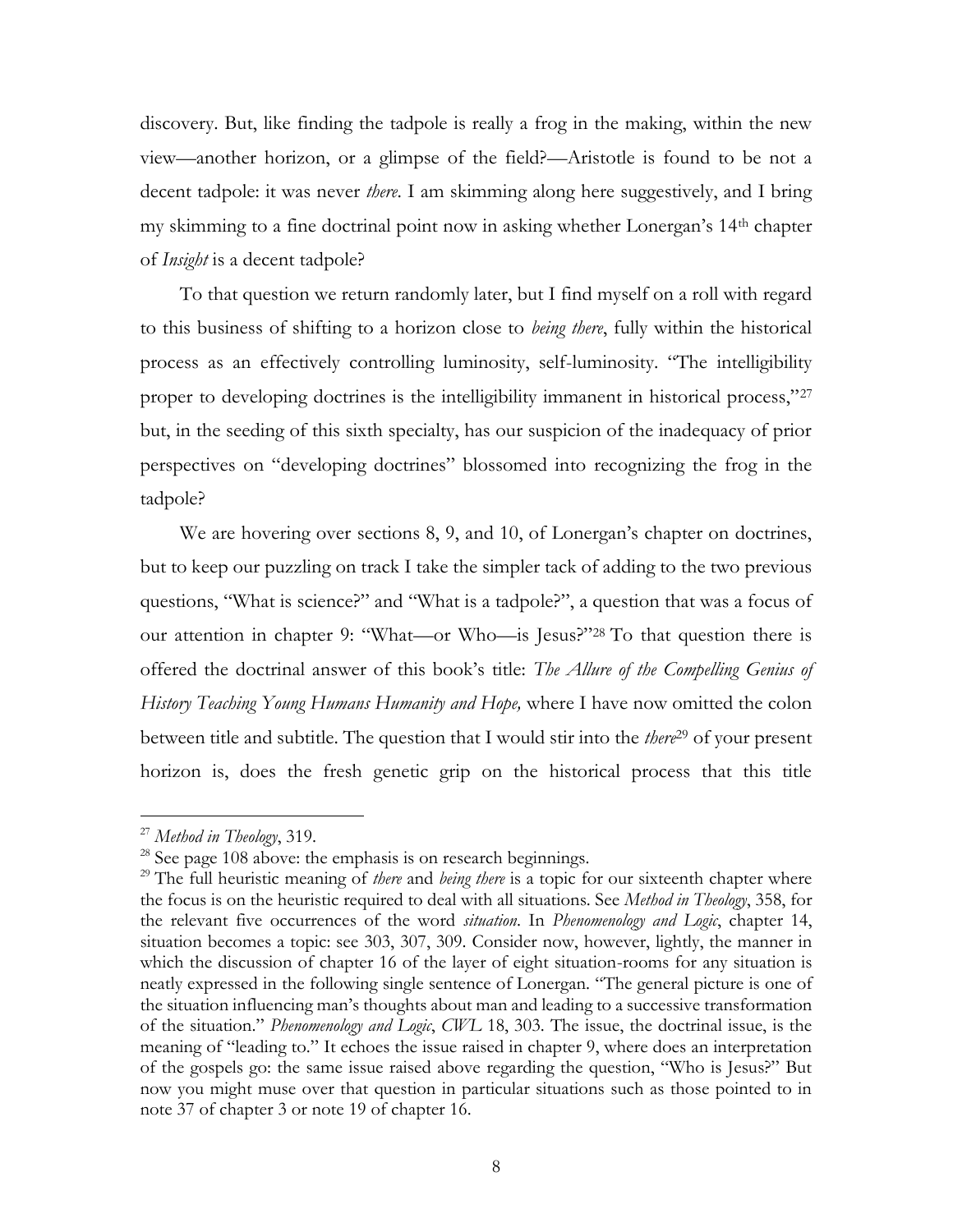indoctrinates live luminously in the inner word<sup>30</sup> of the writer or reader of those three sections of this chapter?

If you, my Step Han, find a glimmer of that luminosity, then back we can go, even to the beginning of sacred writing—Bible, *Upanishad*, whatever—in that field-faithful view of science lifting us to see the historical process with its lonely screams in an effective fullness, "fair and fine"<sup>31</sup> in proximate potential to making "a resolute and effective intervention in this historical process."<sup>32</sup> But let us only go back as far as the writer Lonergan at the age of thirty, relentless in his desire to effectively intervene in the economic thinking and doctrines of that screaming global loneliness, struggling towards a field view in such writings as *Essay in Fundamental Sociology*, recalled neatly and briefly at footnote 21. Lonergan struggled alone in a task later luminously recognized by him as an essentially communal struggle. <sup>33</sup> But in his solitude there was the optimism expressed so powerfully in those recalled words. It is an optimism that moves from tadpole to frog in his thinking of 25 years later about the need for "people in whom the horizon is coincident with the field,"<sup>34</sup> though he was still living in a deep field-hunt as he moved on towards his sixtieth year.

In the few years after his field-leap of detection he moved into writing *Method*, and it is of particular value now that we pause to detect the character of his horizon and expression in the three sections 8, 9, and 10 that are our present focus. That is a task for you, of course, but some rambles of mine here should be helpful.

The topics, treated in the seven and a half pages, are old familiars to theologians: the development of doctrines, the permanence and historicity of dogmas. At the

<sup>&</sup>lt;sup>30</sup> The self-luminosity of the inner word was raised first in this book in the Appendix to chapter 2. It points to a climb out of a regular psychic misdirection that is to be foreign to an eventual Tower culture of the X Mansion.

<sup>&</sup>lt;sup>31</sup> My familiar reference to Lonergan's "Essay on Fundamental Sociology," reprinted in Michael Shute, *Lonergan's Early Economic Research* (Toronto: University of Toronto Press, 2010), 44.

<sup>32</sup> *Phenomenology and Logic*, *CWL* 18, 306.

<sup>33</sup> It is not difficult to detect this clarity in the final ten pages (540–50) of chapter 20 of *Insight* with its more than 30 references to collaboration. But the clarity was then the clarity of a problem, an X, a Cosmopolis, an X-factor in history calling for an X mansion of minding. <sup>34</sup> The beginning of the quotation given at note 14 above, page 165.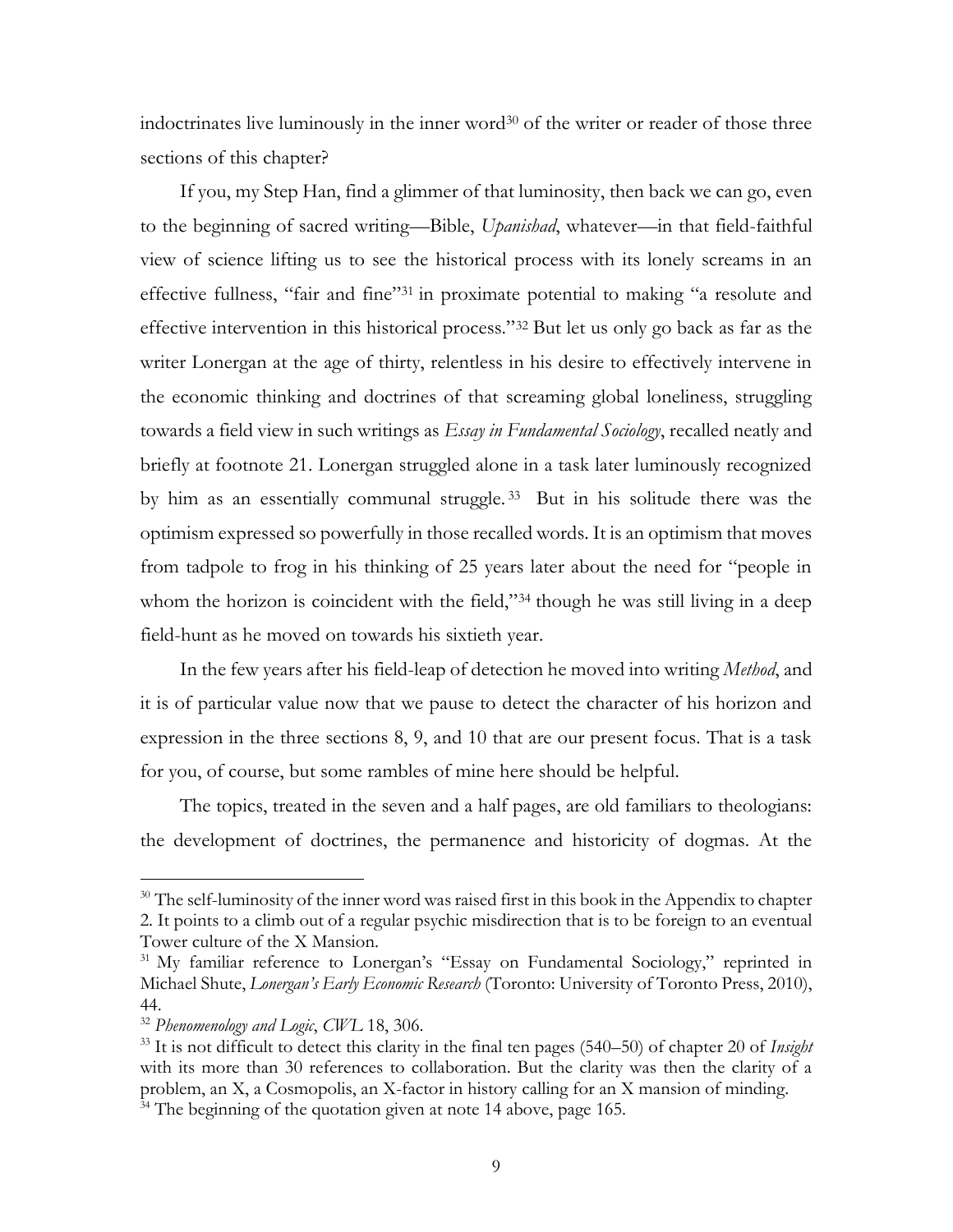bottom of the second page Lonergan writes "something must be said on each of these,"<sup>35</sup> and a reader luminously alert<sup>36</sup> reads this in the liveliness of "why?" and  $n<sub>0</sub>$ <sup>"</sup>

There is no hesitation as Lonergan plunges into section 8. "The intelligibility proper to developing doctrines is the intelligibility immanent in historical process,"<sup>37</sup> an intelligibility to be reached by "advancing to a thoroughly modern position,"<sup>38</sup> an intelligibility of "constitutive"<sup>39</sup> meaning. On, then, to section 9.

Step Han, my Step Han, your poise of faith is an "acceptance" <sup>40</sup> seeding an existential reach for this remote intelligibility, a reach also for "the interconnection of the mysteries with one another and with man's last end,"<sup>41</sup> an acceptance "given to the spouse of Christ,"<sup>42</sup> to you, Step Han, spouse among, within, billions, grounding the oddity of a "stand beyond the status of the products of human history,"<sup>43</sup> a stand tied "not to a formula,"<sup>44</sup> but "not apart from a verbal formulation."<sup>45</sup>

But what, Step Han, is this poise, what is its permanence and stability, floating around in the languages of many psyches? There does not seem given enough "intelligibility immanent in historical process"<sup>46</sup> "to conclude"<sup>47</sup> with the last three paragraphs of section 9.

So we arrive in the twilight zone of section 10, perhaps finding the reason for the twilight: Vatican I

<sup>35</sup> *Method in Theology*, 320.

<sup>&</sup>lt;sup>36</sup> The very sharply alert reader, of course, will be asking about my strategy here, indeed my trickery: why plunge in thus 24 pages from the start of the chapter?

<sup>37</sup> *Method in Theology*, 319, line 4.

<sup>38</sup> *Ibid*., line 25.

<sup>39</sup> *Ibid*., line 30.

<sup>40</sup> *Method in Theology*, 321, line 5.

<sup>41</sup> *Ibid*., line 24.

<sup>42</sup> *Ibid.*, 322, line 4.

<sup>43</sup> *Ibid.*, 323, line 7.

<sup>44</sup> *Ibid*., line 10.

<sup>45</sup> *Ibid*., line 8.

<sup>46</sup> *Ibid*., 319, line 5.

<sup>&</sup>lt;sup>47</sup> *Ibid.*, 323, line 20. Recall the reflections on "led to conclude" on pages 167–74.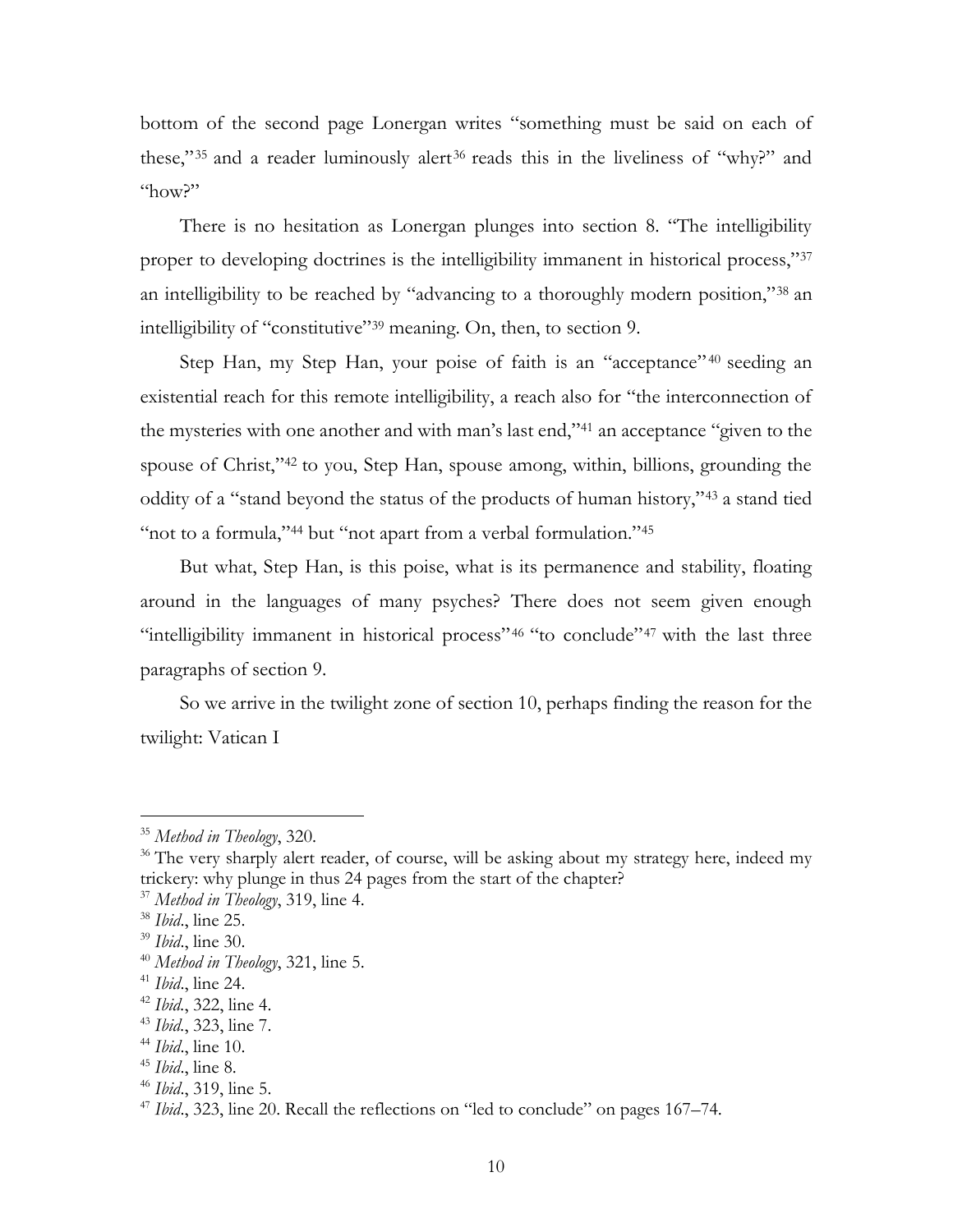did not attempt to deal with the underlying issue of the historicity of dogma that since has come into prominence. We must ask, then, whether the doctrine of Vatican I on the permanence of the meaning of dogmas can be reconciled with the historicity that characterizes human thought and action.<sup>48</sup>

But who is asking, and how are they/we asking? The last sentence in section 10 makes the key point: "What builds the bridges between the many expressions of the faith is a methodical theology." <sup>49</sup> And that point carries the astute reader back to the first paragraph of section 8. "One knows it, not by *a priori* theorizing, but by *a posteriori* research, interpretation, history, dialectic, and the decision of foundations."<sup>50</sup> Is not this a curiosity, that the three sections are bracketed by this claim that what is needed is the cyclic dynamics of a non-existent functional collaboration?

The curiosity I wish to stir here, by what you may regard as my trickery, is a perhaps slowly emergent curiosity that parallels my five year gap of puzzling round and about Crowe's *Theology of the Christian Word*. <sup>51</sup> The gap here is much larger for me. Fred Crowe and I walked round Regis College in the late 1960s, puzzling over the shape *Method in Theology* was taking, and in later years we both puzzled over where various sections really belonged within distinctions of specializations. Here I am positing the same suspicion that I posed regarding Crowe's book being a research-start.<sup>52</sup> Is not the stuff of the three sections I have slipped over the stuff of research, and if so, is it not worth recycling?

Now you may immediately point to my trickery: taking those pages out of context. But, I, in turn, may ask, out of what context? There is the context, in the chapter, of the prior 24 pages, and the 7 pages that follow. I can only leave it to you, Step Han, to brood over these pages as we did with the inner pages. You shall find, in section 1, that Lonergan gets to the relevant pointing of the chapter, to "methodological doctrine,"<sup>53</sup>

<sup>48</sup> *Ibid.*, 324.

<sup>49</sup> *Ibid*., 326.

<sup>50</sup> *Ibid*., 319.

<sup>51</sup> *Theology of the Christian Word*: *A Study in History* (New York: Paulist Press, 1978).

<sup>52</sup> See above pages 108–09.

<sup>53</sup> *Ibid*., 295. Note that Lonergan uses the singular here, and in the quotation to follow.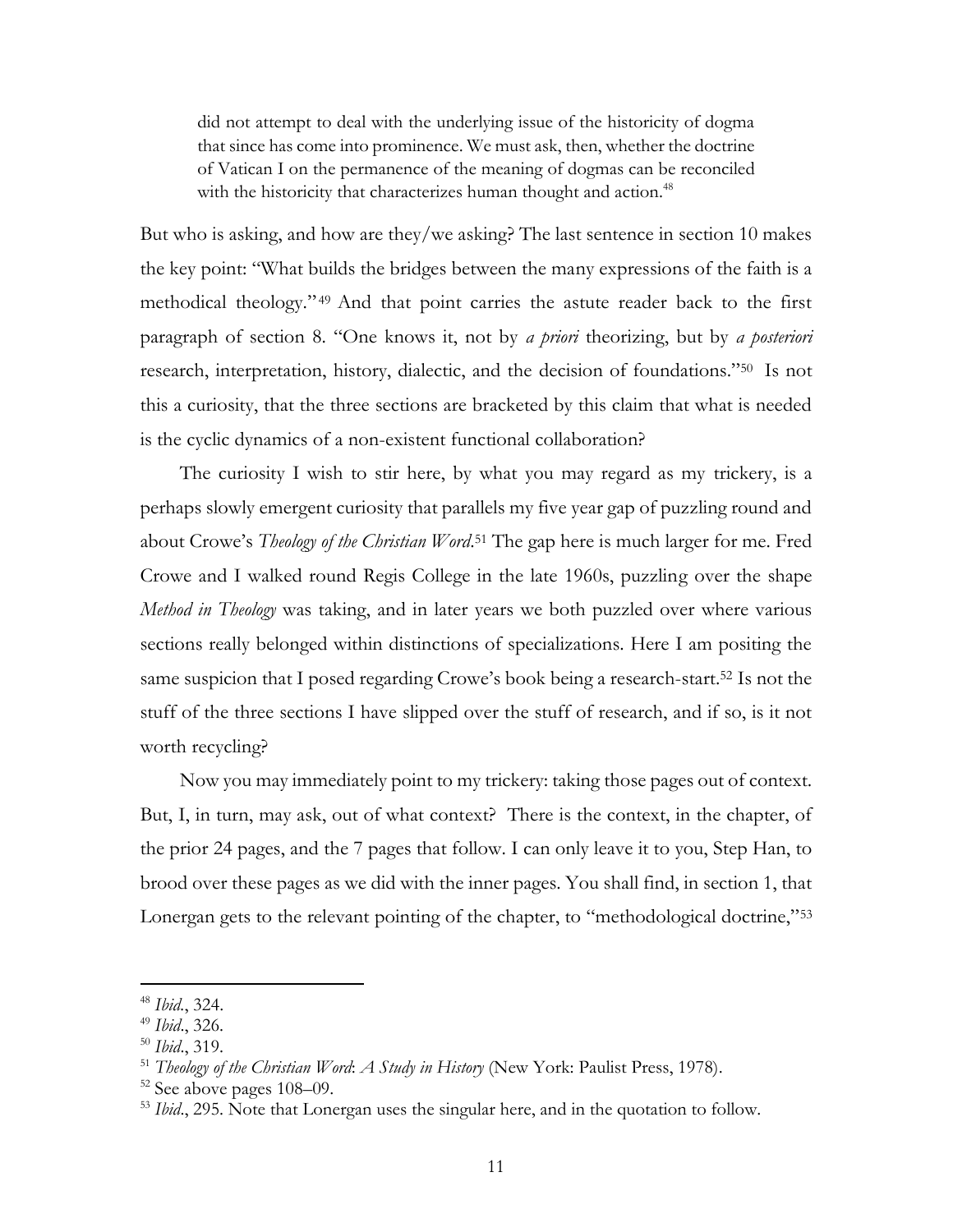only in the final two paragraphs of the section, and he does so in a manner which makes them worth quoting in full.

There is, then, a methodological doctrine. Just as theology reflects on revelation and church doctrines, so methodology reflects on theology and theologies. Because it reflects on theology and theologies, it has to mention both the revelation and the church doctrines on which theologies reflect. But though it mentions them, it does not attempt to determine their content. That task it leaves to the church authorities and to the theologians. It is concerned to determine how theologians might or should operate. It is not concerned to predetermine the specific results all future generations must obtain.

There is a fifth variety of doctrines, the ones meant in the title of the present chapter. There are theological doctrines reached by the application of a method that distinguishes functional specialties and uses the functional specialty, foundations, to select doctrines from among the multiples choices presented by the functional specialty, dialectic.<sup>54</sup>

Perhaps I need not draw to your attention that there, in the final paragraph of section 1, we have another version of the two claims that bracket sections 8, 9, and 10? They are worth repeating to have the three under your positioned eye. "What builds the bridges between the many expressions of the faith is a methodical theology."<sup>55</sup> "One knows it, not by *a priori* theorizing, but by *a posteriori* research, interpretation, history, dialectic, and the decision of foundations."<sup>56</sup>

But are we not here at the heart of what is the matter, Step Han: your positioned eye?; the eye that can echo luminously with the "in contrast"<sup>57</sup> of the final nineteen lines of the chapter: "In contrast, doctrinal theology is historically-minded"58; "In contrast, the theological apprehension of doctrines is historical."<sup>59</sup>

I return to the problem of the positioned eye a half dozen paragraphs further down, indeed in footnote 56. Meantime, our interest is in the question, "What is going on in the bracketing sections dealing with functions and ongoings and

<sup>54</sup> *Ibid*., 297–98.

<sup>55</sup> *Ibid*., 326.

<sup>56</sup> *Ibid*., 319.

<sup>57</sup> *Ibid*., 333, lines 12 and 24.

<sup>58</sup> *Ibid*., line 12.

<sup>59</sup> *Ibid*., line 25.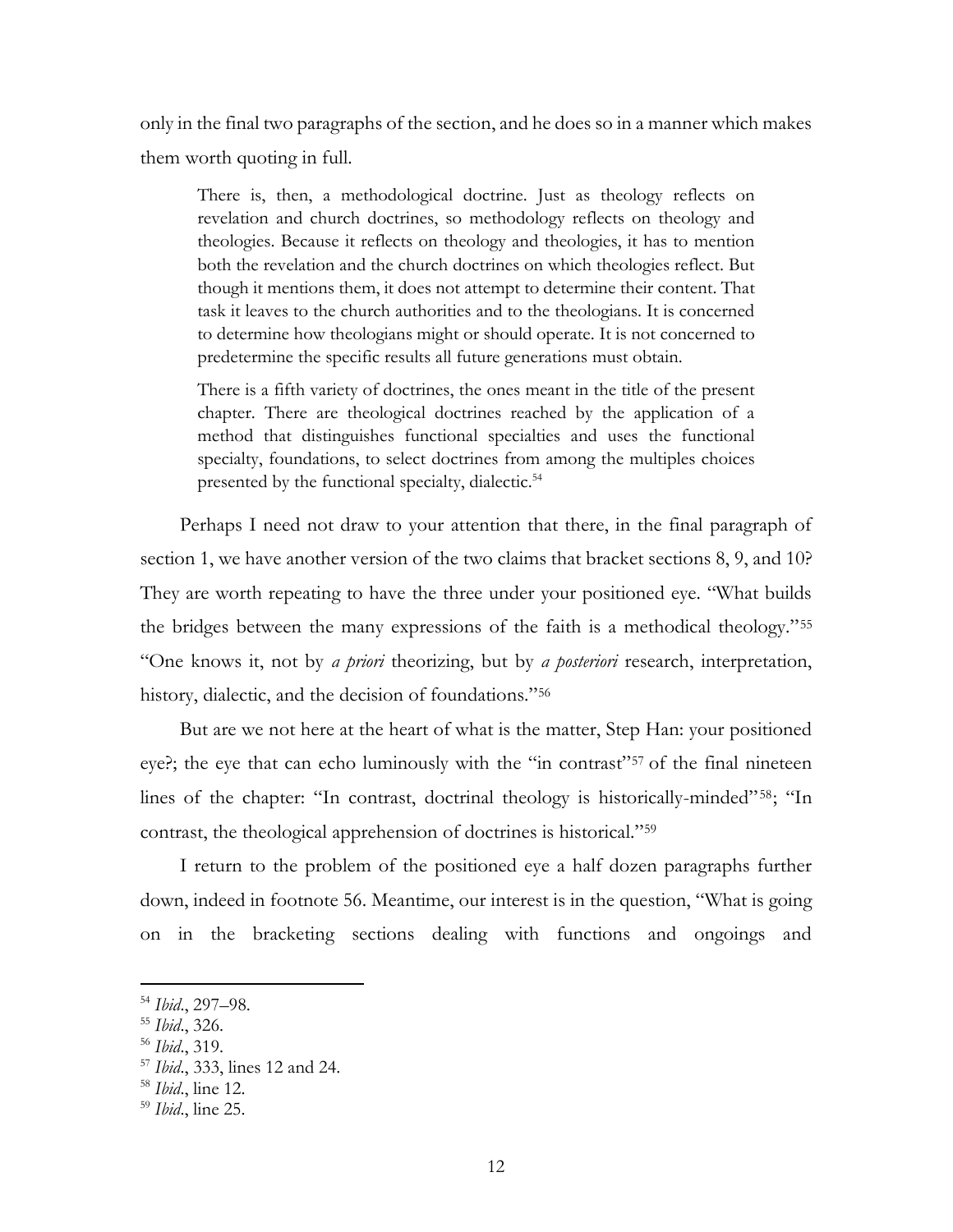differentiations?" I restrict myself to two points: one regarding the meaning of "allure," one regarding the poise of Jesus: indeed, the two points can be merged in the single phrase "allure of Jesus."

*Allure*, of course, is not a word in Lonergan's text. But what is there, scattered in his plain indoctrination<sup>60</sup> of the geodynamics of meaning, is a drive towards revealing the modern movement towards "the turn to interiority,"<sup>61</sup> a drive towards a focus on "the level of deliberation, evaluation, decision, action." <sup>62</sup> Secondly, there is no hesitation, from the beginning, in identifying Christian discourse about God: "it denotes a person's reflections on the revelation given in and by Christ Jesus."<sup>63</sup> We are in the zone of effective and constitutive and normative meanings "passed from Christ,"<sup>64</sup> the Christ whose allure brought and brings questions of identity, liberty, destiny,<sup>65</sup> and "historical causality."<sup>66</sup> The challenge to such questioning sits there at the beginning of John's Gospel.

<sup>60</sup> "Indicating in summary fashion." *Ibid*., 317.

<sup>61</sup> Lonergan's full statement is "So there is effected the turn to interiority." *Ibid*., 316.

<sup>62</sup> *Ibid*., 316.

<sup>63</sup> *Ibid*., 296. Two pages later Lonergan recalls his chapter on religion where he "spoke both of an inner grace and of the outer word that comes to us from Christ Jesus." *Method*, 298. <sup>64</sup> *Ibid*., 298.

<sup>65</sup> There are the questions stacked between lines 11 and 17 of *Phenomenology and Logic*, *CWL* 18, 314.

<sup>&</sup>lt;sup>66</sup> I refer you here, and indeed to it as a context for your struggle with Lonergan's search for Jesus, to Fred Crowe's last book, *Christ and History: The Christology of Bernard Lonergan from 1935 to 1982* (Ottawa: Novalis, 2005). I refer to the book below as *Christ and History*. I would note the need to enter pages 151–52 in the index under *historical causality*, both as it occurs under *Christ* and under *historical causality*. The problem of the historical causality of Jesus was raised at note 46 of my chapter 4. If you take seriously the contemplative challenge of the end of that chapter, it haunts that reach for the beloveds. I would have you now, or later, link this note with note 4 of chapter 19, on initial meanings. Thus, you may come to recognize better the end of my *Road to Religious Reality* as an initial meaning of Jesus' operations. "Manet's lady looks you in the eye, as does blind Molly in her entrapment, or the iconic symphonic Jesus lurking lightsomely in authentic self-imaging, lurking in the eyes in your mirror. By 9011 AD we will have found a HOW-language that makes humanity's desires, within the desires of the everlasting hills, wonderfully naked." *The Road to Religious Reality* (Vancouver: Axial Publishing, 2012), 55. Thus, in that end, I invite. But the climb remains. I can indicate briefly the core of that long climb to a luminous grip on Jesus's doings. "God applies every contingent agent to its operation." *Insight*, 687, line 10. Thus is Jesus applied. But His application is, and was in His pilgrim life, literally mindful of the tripersonal applying. What a conspiracy! The Incarnate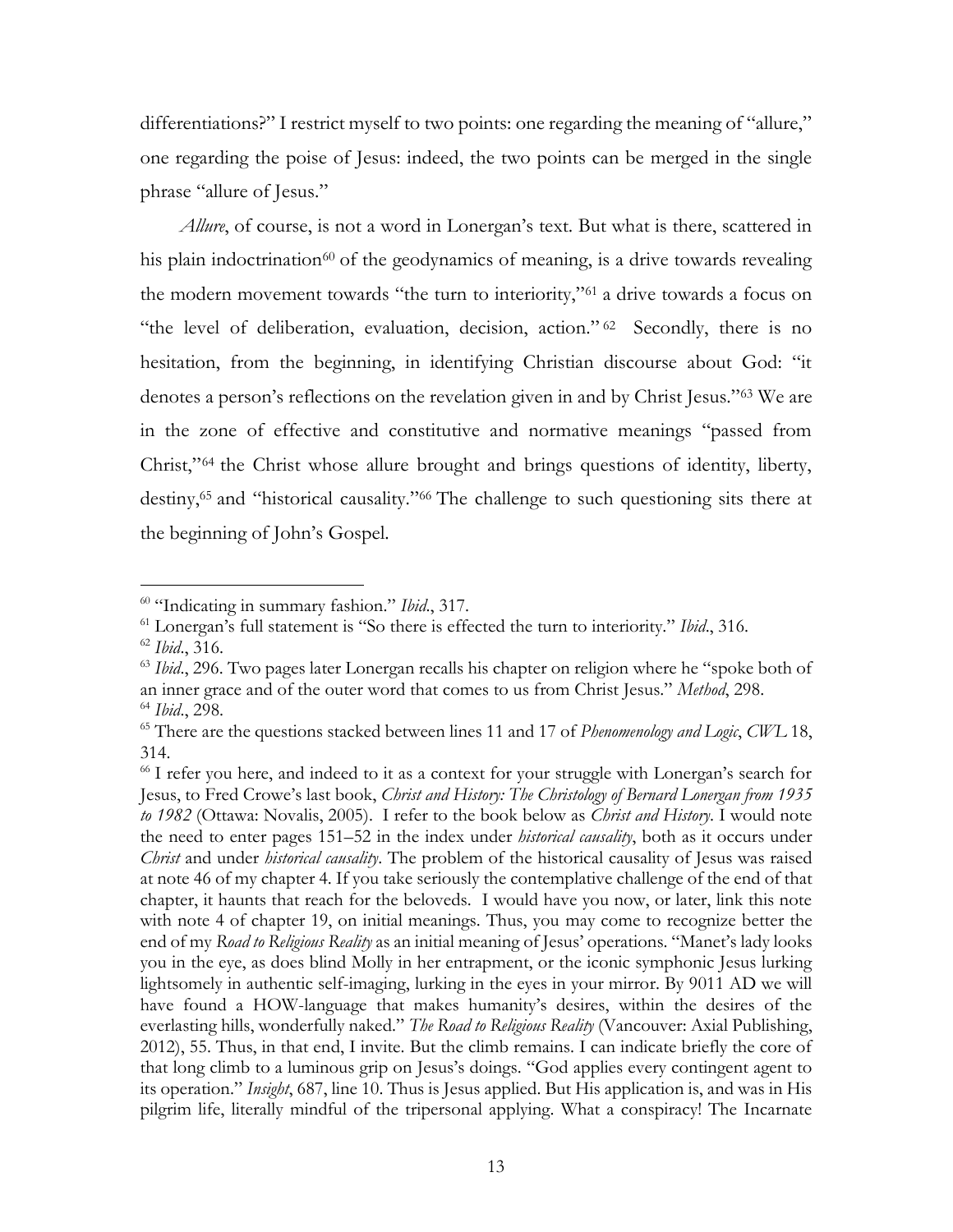The true licht, at enlichtens ilka man, wis een than comin intil the warld. He wis in the warld, an the warld hed come tae be throu him, but the warld miskent him. He cam tae the place at belanged him, an them at belanged him walcomed-him-na. But til aa sic as walcomed him he gae the pouer tae become childer o God.<sup>67</sup>

What, we may now pause and ask in passing, in pouer, in penitential joy,<sup>68</sup> and in our own present feeble context, (about)<sup>3</sup> this liberty of Jesus in history, in our daily doings, in the everlasting? It is a pause of allurement, a search for the cyclic beginning of a deep refreshment of Pragma.<sup>69</sup> But the nudge of my two points is that the asking is lurking there in Lonergan's text, and I use the word *Pragma* now to indicate, within the sixth specialty, the bent towards the future that I emphasized in dealing with the functional specialty history. Dogma and doctrine are to be weaved more luminously into a pragmatics of subjectivity in history. I focus that pragmatics here on the radiant liberty in finitude's story of the alluring Jesus, and so draw attention, contrastingly, to that other chapter 14 in *The Incarnate Word*, Lonergan's short undergraduate pointing to Jesus' liberty.

I am at a loss just now in my imposed brevity, since we have weaved forward here to the central doctrine of my book, intimated by nudging you to consider Jesus in the kirks and quirks of Scotland so that you might find him, subject-as-subject to Subjectas-Subject, literally, in your native tongue. I think of a stray comment by Lonergan: "very few people have that as their subject, the psychological subject that you reach to,

divine person is tuned effectively into your contemplation, into the greetings of sunsets, into your bedroom desires. Thus, in this end, I invite; and the symbolism  $G^i_{jk}$  invites.

<sup>67</sup> *John* 1: 9–11 (*Lorimer*, 159).

<sup>68</sup> *Insight*, 722.

<sup>69</sup> Not a Lonergan word, but a mood expressed in the1970s. See *Christ and History*, 148–65. See especially page 151, where Crowe is 'translating' from a taped answer of Lonergan in 1974 on the topic: "It is the hypothetical Christology of 'what he would do' that is of the highest interest. What he would do regards first the use of the New Testament. The world of thought dominated by Aristotle's speculative intellect looked for truths and attended principally to that factor in the New Testament. But when you have sublated orthodoxy by orthopraxy you get a different emphasis. ... Factors that regard orthopraxy—that supreme exigence with regard to orthopraxy—would demand first and fundamental emphasis. And you understand the later development in terms of grounding that demand in the New Testament. That's just an idea; working it out I leave to others."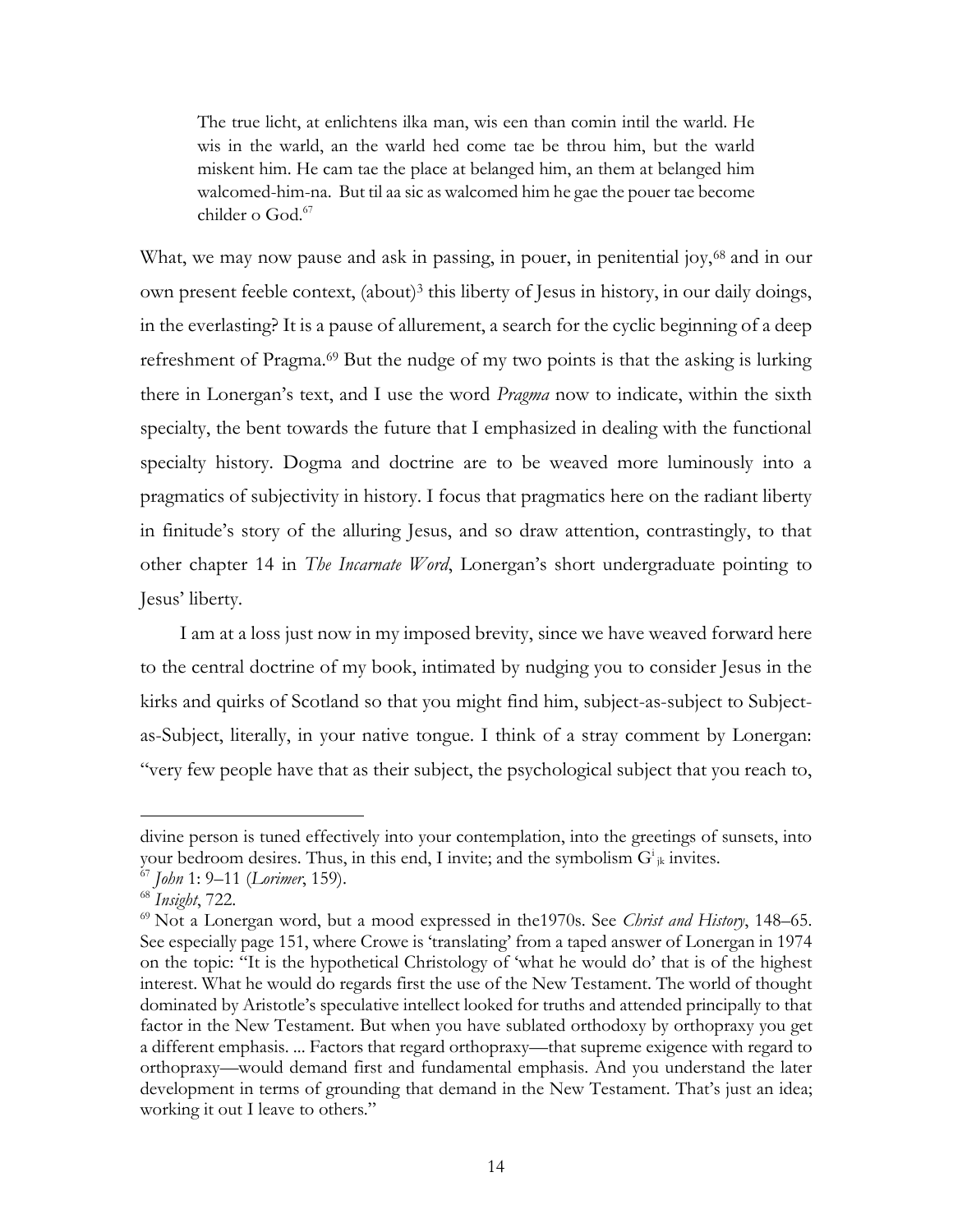approximate to, is a great stage in the process of individuation."<sup>70</sup> I think of a subtitle in that other chapter 14, of *Phenomenology and Logic*: "Enlarging the Significance of the Existential Gap," and invite you into doctrinal fantasy about that gap, one to be filled by our kataphatic climb. As we layer together these chapter fourteens, we certainly should find ourselves in a new poise with Jesus regarding "a resolute and effective intervention in this historical process."<sup>71</sup> There is a brutal truth about our 21st century that we must intussuscept effectively: "we are in the situation where the people who can do the most harm are doing it and the people who could do the most good are not." <sup>72</sup> That effective intussusception pivots on our sublating our other doctrinal chapter, chapter 14 of *Insight*, into seeding the new global science.

Again, I aim at metadoctrinal brevity. We have the problem of relocating "The Method of Metaphysics" in the "third way ... difficult and laborious."<sup>73</sup> That relocation is perhaps seen most sharply when we read, with the suspicion of that third way, the final section of that fourteenth chapter of *Insight*, "Scientific Method and Philosophy." "As there is nothing to prevent a scientist from being a man of common sense, so there is nothing to prevent him from being a philosopher." <sup>74</sup> But now that being-aphilosopher promises to weave into his and her science in a way profoundly different from that suggested in *Insight*.

My handy way of getting a focus on the changes to come is to invite a pause over a single page of *Method in Theology*, page 287, which begins with the words "immediate

<sup>&</sup>lt;sup>70</sup> The context of this comment by Lonergan, from the same 1974 question session in Boston College, is complex. There is a Jungian aspect, as Crowe notes, and there is complementing stuff from a Laval session the next year. I suspect that doors are to be opened here in the Trinitarian theology of "vestiges" (recall Thomas and Augustine: see *Prima Pars* q. 45, a. 7, "*utrum in creaturis sit necesse inveniri vestigium trinitatis*") by brooding in self-regarding luminosity about, e.g., id, ego, superego, etc. But I would note the problem of striving for full heuristic context, a striving that is the topic of my final page here. Central to it is a lift of thinking of self and subjectivity through a sublated neuroscience.

<sup>71</sup> *Phenomenology and Logic*, *CWL* 18, 306.

<sup>&</sup>lt;sup>72</sup> *Ibid.*, 307. Illustrations are legion and indeed exceptions are monstrously rare. Perhaps you might think out, google out, a single instance, like the strip mining 'on steroids' in Virginia and West Virginia.

<sup>73</sup> *Method in Theology*, 4.

<sup>74</sup> *Insight*, 448.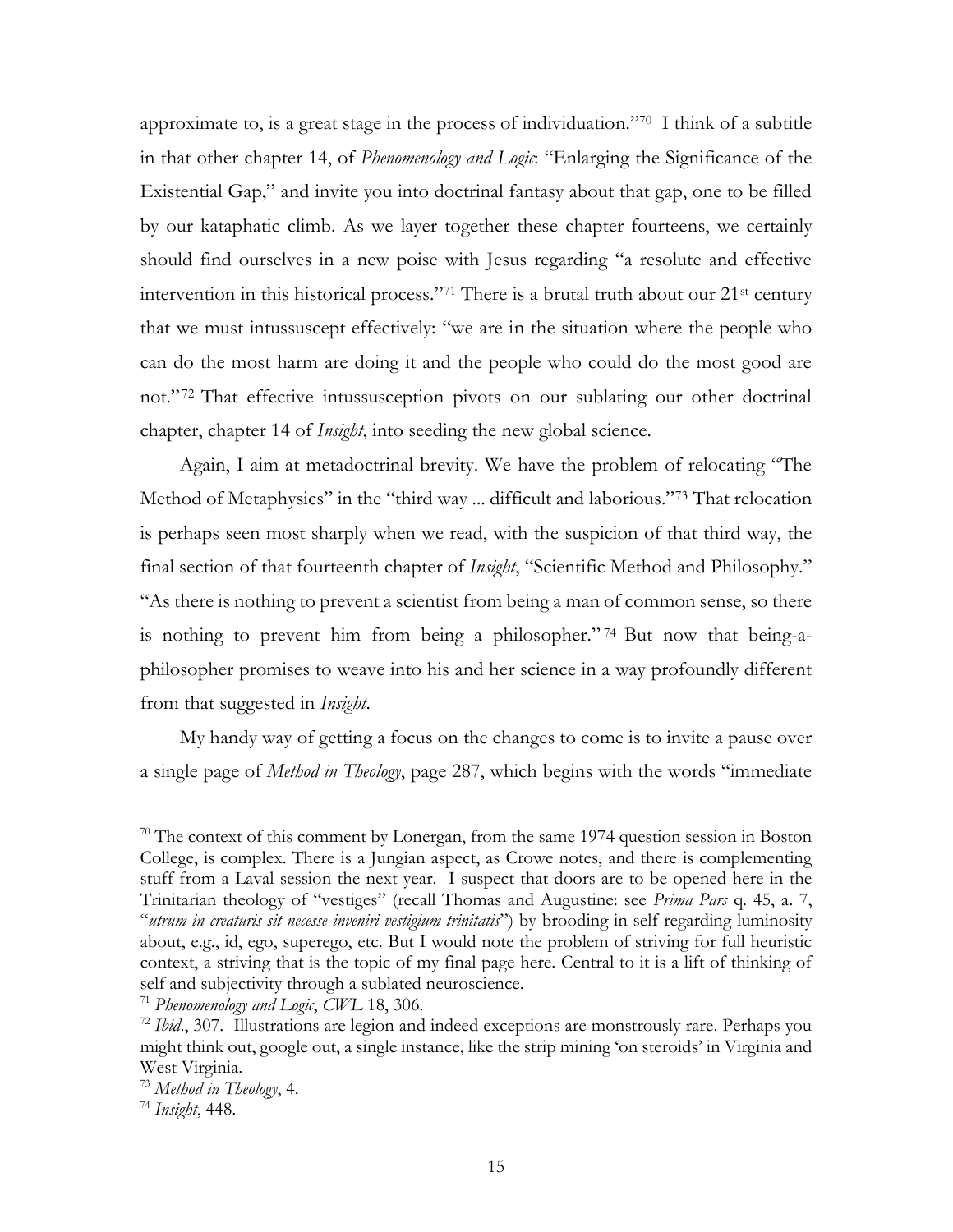experience" and ends with the line "other illustrations mostly from *Insight* follow. Developments ..." I would make three points.

First there is an enlightening mistake of mine as I puzzled over the years about the absence of the "third way"<sup>75</sup> in the listing of categories that ends with (9) in midpage. Eventually, I felt it necessary to add a (10) to get past what we might consider Lonergan's forgetfulness of his own achievement, the discovery of a unifying science of global collaboration. But might he not have been thinking of that "embracing" as he typed (6), perhaps even with a memory of his life's challenge "to embrace the universe in a single view"?<sup>76</sup> My suspicion is that the tired old warrior was very focused, in writing that page, on solving the problem we had talked about in 1966, getting *Insight* into *Method*.

And this brings me to my second point, which I find brilliantly amusing. It is the point and pointing of the middle paragraph of this page. He had just finished his list of 9 ways of differentiating and developing his basic nest of terms and relations. Then off he goes with dancing fingers, and certainly the dance is worth quoting here in full.

Such differentiation vastly enriches the initial nest of terms and relations. From such a broadened basis one can go on to a developed account of the human good, values, beliefs, to the carriers, elements, functions, realms, and stages of meaning, to the question of God, of religious experience, its expressions, its dialectic development.<sup>77</sup>

You get the point, the funny point, the dreadful point? "[O]ne can go on": are you, perhaps the one who might re-string and re-sing the first part of *Method in Theology* to the tune of chapter 14 of *Insight*?

And what, you must surely ask here, does this do to the challenge of reading and implementing the chapter on doctrines there? And what does it do to the challenge, for those taking the Tower of Able seriously, of bringing greetings and greeters to

<sup>75</sup> *Method in Theology*, 4.

<sup>76</sup> *Insight*, 442. You have taken note, even perhaps taken to lonely heart, that the drive of this little book is towards you climbing towards an integral neuromolecularity of that embrace. The climb, of course, is Grace-embraced.

<sup>77</sup> *Method in Theology*, 287.